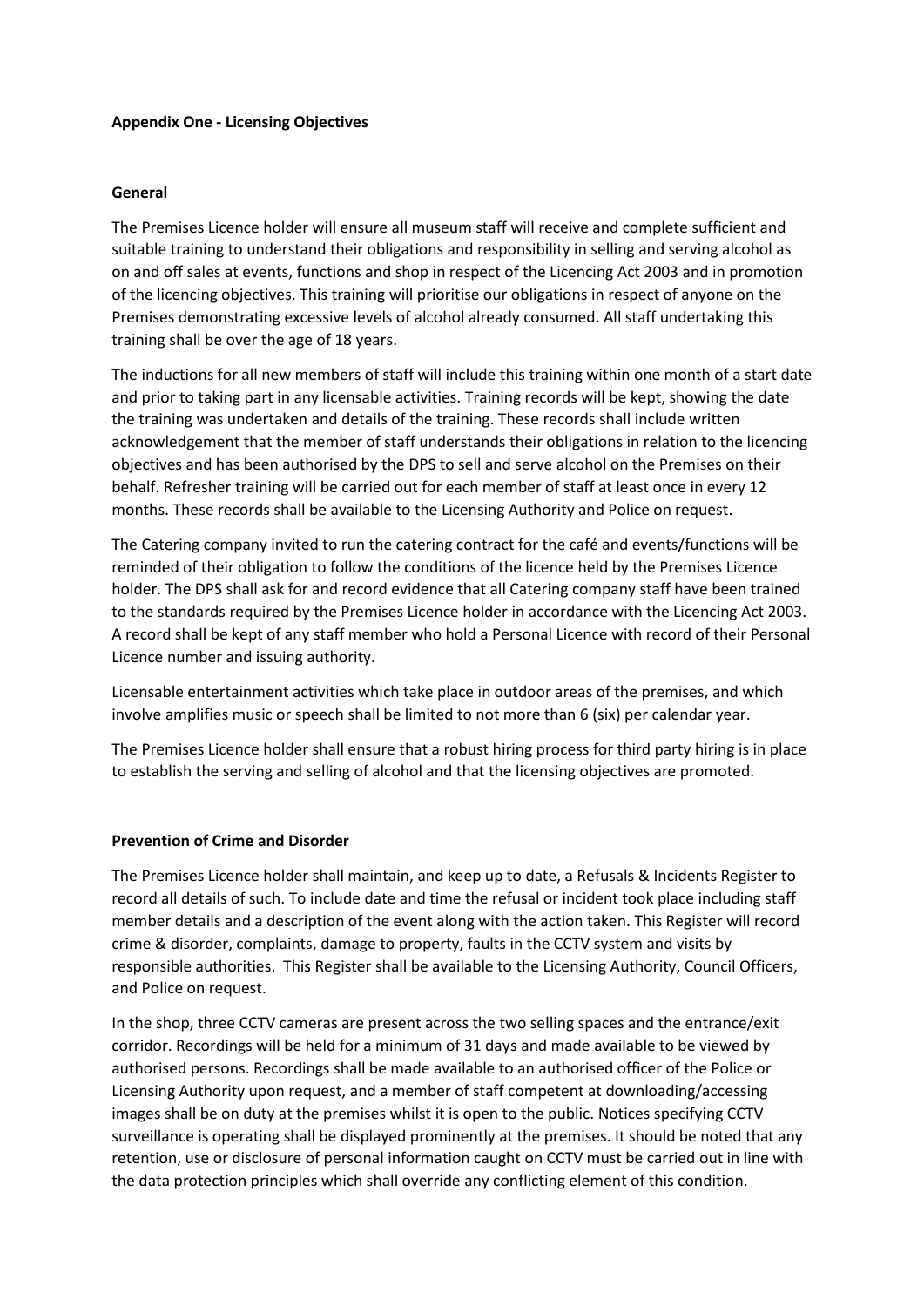In the shop, all alcohol for sale will be displayed in the main selling room always occupied by a member of staff.

A burglar alarm system shall be installed and maintained at the premises in order to promote the prevention of crime and disorder.

## **Prevention of Public Nuisance**

A Dispersal Policy will be in place for events and functions for the quiet dispersal of guests and visitors and the prevention of public nuisances during anti-social hours. All licensable activities shall not take place between the hours of 23.00 and 08:00. Licensable entertainment activities which take place in outdoor areas of the premises, and which involve amplified music or speech, shall cease at 22.00.

The DPS or responsible member of staff nominated by the Premises Licence holder shall be available on the premises during all hirings of the premises for licensable activities. No attendant shall be under the age of 18 years. Monitoring shall take place during all events and functions to minimise noise disturbance or nuisance to local residents whether through people, entertainment & vehicle noise, waste disposal, event set-up & breakdown. This monitoring shall take place inside and outside of the premises to establish excessive noise and appropriate remedial steps shall be taken in the event of excessive noise levels being experienced.

To minimise the risk of public nuisance, waste from the licensed premises shall be removed in a timely manner and no glass disposal shall take place after the hours of 21:00.

The Premises Licence holder shall ensure that notices are prominently displayed at all exits and a dedicated staff member present, both to remind all parties leaving the premises to keep noise levels to an absolute minimum to show respect and consideration to neighbours.

# **Public Safety**

The Premises Licence holder shall conduct full risk assessments of all licensable activities held at the licenced premises. All risk assessment shall be available to the Licencing Authority, Council Officers and Police on request.

For licensable activities, the Premises Licence holder shall ensure that adequate provision of trained first aid staff and equipment are made available in relation to the nature and scale of the event.

The capacity of persons on the premises shall be monitored and controlled to ensure compliance of the maximum safe occupancy limit for the space/spaces where the event is taking place.

Guests and visitors to a licensable activity shall not be permitted to leave the premises with opened bottles or glassware.

Lighting and emergency lighting shall be installed and maintained so as to ensure that good levels of visibility are maintained whilst the premises are being used for licensable activities. Internal, external and emergency lighting shall be installed and maintained so as to ensure that good levels of visibility are maintained whilst the premises are being used for licensable activities.